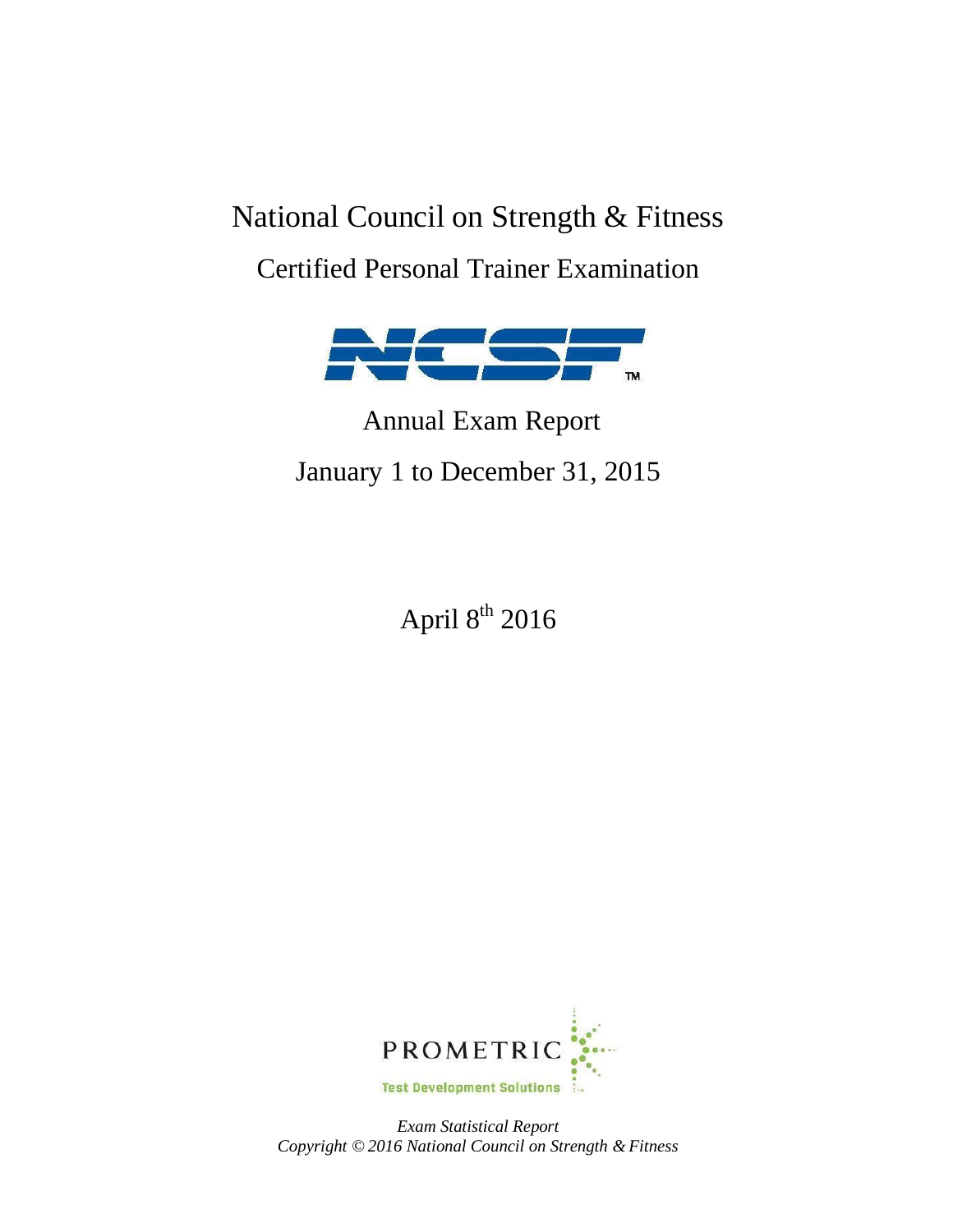# BACKGROUND

The National Council on Strength and Fitness Board for (NCSFBC) is a professional, member-driven, education and credentialing organization for personal trainers and exercise science professionals. The NCSF is committed to serving the public through research, service, and advancement of the certified personal trainer profession.

The NCSFBC sponsors the Certified Personal Trainer examination. The purpose of this report is to document the test and item analysis performed by Prometric Test Development Services in an effort to evaluate the psychometric quality of the examination for the year 2013.

# COMPREHENSIVE TEST DEVELOPMENT

In cooperation with Prometric's test development experts, the NCSFBC develops and administers a legally defensible, psychometrically sound examination that follows universally proven procedures summarized in the table below:

| <b>Test Design</b>         | <b>Job Analysis</b>                     | Define the tasks, knowledge, and skill important for performing the<br>specified role.                                           |  |  |  |  |
|----------------------------|-----------------------------------------|----------------------------------------------------------------------------------------------------------------------------------|--|--|--|--|
|                            | <b>Test Specifications</b>              | Subject matter experts (SMEs) review the importance and determine how<br>many items should be written to each objective.         |  |  |  |  |
|                            | <b>Test Definition</b>                  | Defines the purpose, scope, target population, general topics, duration,<br>number of forms, number of items and types of items. |  |  |  |  |
| <b>Development</b><br>Item | Item Writing                            | Provide training on item writing to meet the test specifications and<br>amounts listed in the blueprint.                         |  |  |  |  |
|                            | <b>Technical Item</b><br><b>Reviews</b> | Review items for language and technical accuracy                                                                                 |  |  |  |  |
| ళ<br>Psychometrics         | Item Analysis                           | Compute statistics that measure item performance.                                                                                |  |  |  |  |
|                            | <b>Item Selection</b>                   | Assign items for inclusion on final forms, discarding or rewriting.                                                              |  |  |  |  |
|                            | Form Assembly                           | Distribute items across forms so that each form meets the specifications<br>of the blueprint plan and remain equally difficult.  |  |  |  |  |
|                            | <b>Beta Test</b>                        | Evaluate items and examinations before scored use.                                                                               |  |  |  |  |
|                            | <b>Standard Setting</b>                 | Set the cut score.                                                                                                               |  |  |  |  |
| In-service                 | Maintain Exams                          | Conduct ongoing analysis of item and test statistics. Revise test with<br>update periodically.                                   |  |  |  |  |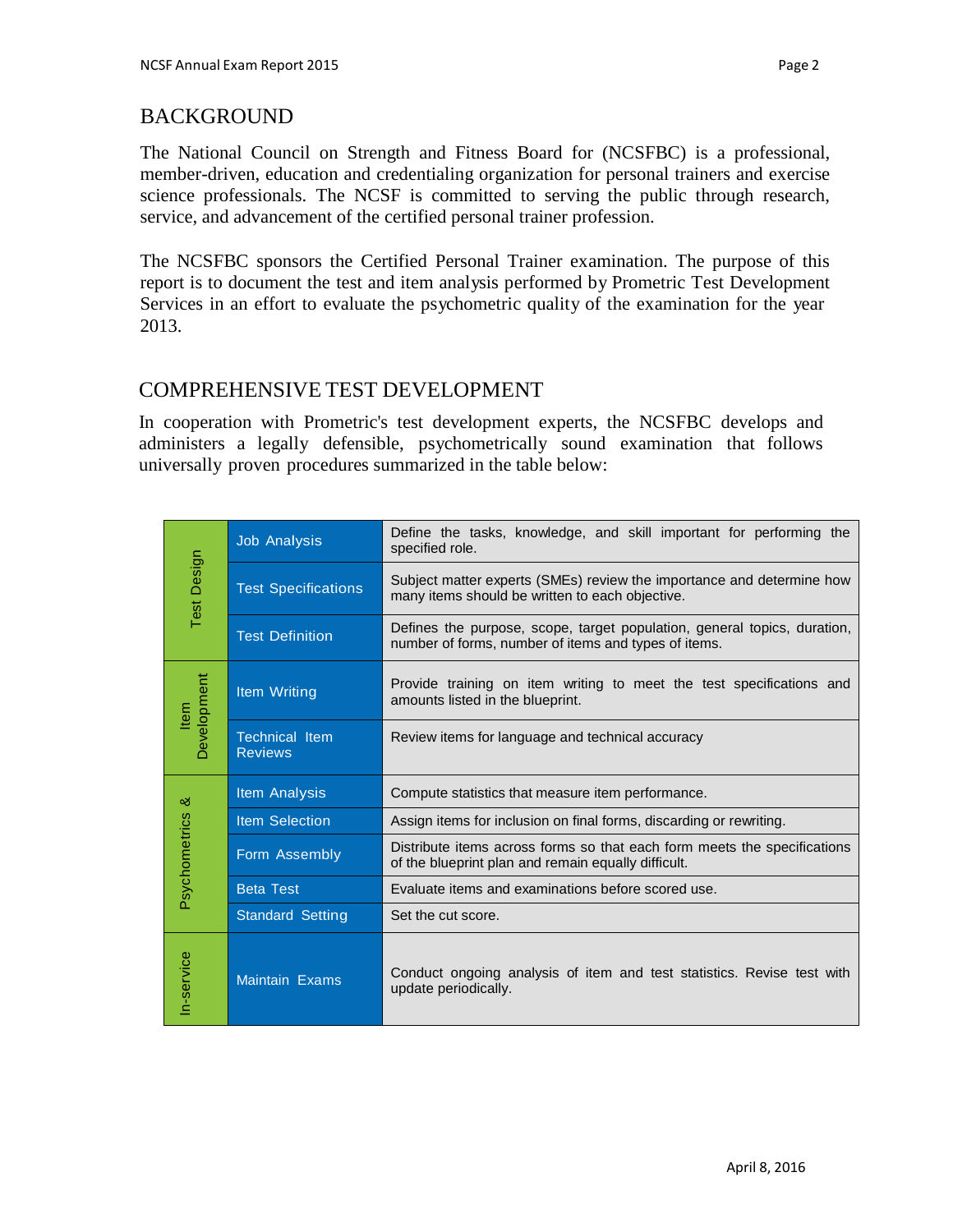# TEST DESIGN: CONDUCTING A JOB ANALYSIS STUDY TO DETERMINE TEST SPECIFICATIONS

NCSFBC test design starts by conducting a job analysis. A job analysis refers to procedures designed to obtain descriptive information about the tasks performed on a job and the important knowledge and/or skills needed to adequately perform those tasks. For purposes of developing NCSFBC examinations, the job analysis identified important tasks, knowledge, and/or skills necessary for competent performance. Job analysis is also a highly appropriate and useful methodology to gather information that can inform continuing education and professional development efforts.

### ITEM DEVELOPMENT: PROVEN PROCESSES FOR DEVELOPING PROPER QEUSTIONS

The NCSFBC and Prometric works together to write meaningful examination items and construct valid test forms according to the approved test specifications. Prometric conducts item writing training using an in-person workshop and web conference whereby a Prometric test developer assists NCSF subject-matter experts in writing exam items to achieve the following outcomes:

- 1. The option indicated as the item key has been correctly identified.
- 2. The language of each item is clear and unambiguous.
- 3. The item is appropriately classified in terms of the test plan or blueprint; and validations (references) have been provided.
- 4. Items are appropriately difficult and not encumbered with irrelevant sources of difficulty (such as inappropriately complex sentence construction and difficult vocabulary).
- 5. Items are free from unintended content inaccuracies.
- 6. Identify language, symbols, words, phrases, or examples that can be regarded as sexist, racist, or otherwise potentially offensive, inappropriate, or negative toward any group. Additionally, each item is reviewed for possible bias in language or social context.

# PSYCHOMETRICALLY SOUND TEST CONSTRUCTION PROCESSES YIELD VALID EXAMS

NCSFBC approved examination items are assembled into multiple test forms in accordance with the pre-determined test specifications, ensuring that the appropriate number of items from each knowledge, skill or ability area is incorporated in to each form. As one or more test forms are assembled, pretest and operational test item data is used to anticipate the statistical characteristics of each form. This data is used to verify adequate test functioning and test form comparability. Test analysis assures that test forms exhibit expected pass rates, adequate reliability and pass/fail decision consistency, tolerable measurement error, expected item response consistencies and interrelationships between test parts, adequate response times and comparability between forms. These attributes are critical to valid interpretation and use of test scores.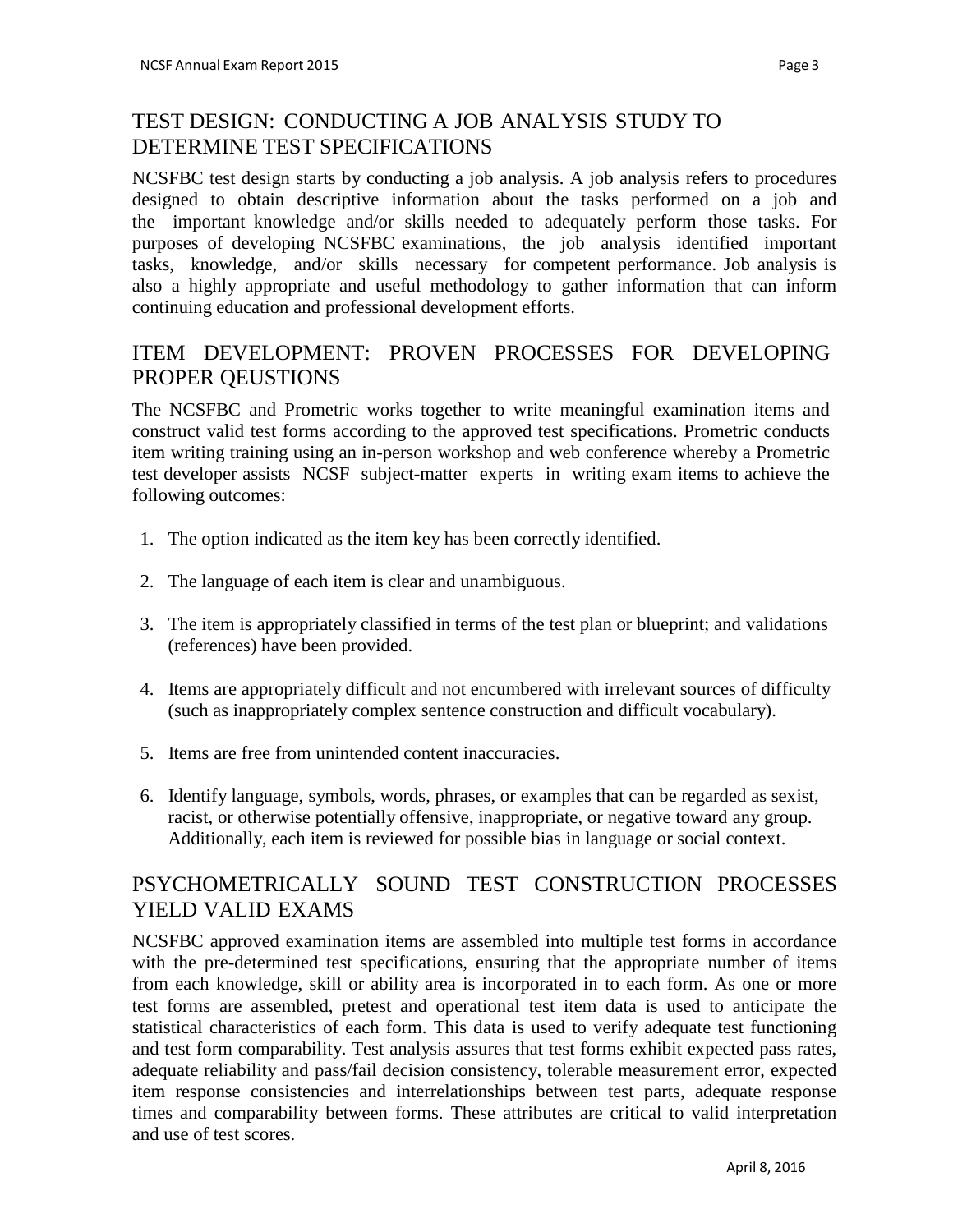#### FREQUENT ITEM ANALYSIS WILL KEEP EXAMS SOUND

A key contributor to examination validity is regular analysis of exam-level and item-level statistics. Prometric's staff of expert psychometricians analyze NCSFBC examination items and produce detailed item analysis reports for test review and development meetings. There are four main objectives of classical item analysis:

1. Confirm that each item has an expected and appropriate level of difficulty.

2. Determine the degree to which performance on each item is an indicator of performance on the overall test (discrimination).

3. Determine if candidates are selecting or constructing an answer to the item in a way that is consistent with a well-formed test item.

4. Establish item parameter estimates for assigning items appropriately to test forms.

Item analysis generates statistics that assess item and exam performance against the above objectives. These statistics allow our analysts to observe item-level and exam-level characteristics, such as:

- The proportion of candidates answering each question correctly.
- The correlation between the question score (correct or incorrect) and the total test score.
- The correlation between distracters and the total test score.
- The average score for the total test and each of its subsections.
- The pass ratio for each test.
- The reliability of each test.

### STANDARD SETTING IS A PROVEN PROCESS TO DETERMINE A PASSING SCORE FOR EACH EXAM

The NCSFBC establishes and validates an appropriate minimum passing score for each examination using the Modified Angoff and Beuk Relative-Absolute Compromise methodologies for standard setting. It is extremely important to set the cut score appropriately for each examination. If the cut score is set too high, qualified people will fail the examination. If the cut score is set too low, unqualified candidates will pass. The cut score is a policy judgment, but it must be defensible because of the societal and personal consequences that flow from it. The NCSFBC ensures that the established cut score is reasonable and is based on qualified judgment and empirical evidence.

#### THE CERTIFIED PERSONAL TRAINER EXAM

The Certified Personal Trainer exam is a computer based test. The candidates need to complete the examination within 180 minutes. Two forms (Form I and Form J) were in the field in 2015. Each form consisted of 150 multiple-choice items, including 125 operational, scored items and 25 pretest, unscored items. The cut score to pass the examination is 72 on form I and 73 on form J (i.e., 58% of operational items with normal rounding on Form I and 58% of operational items rounded down on Form J).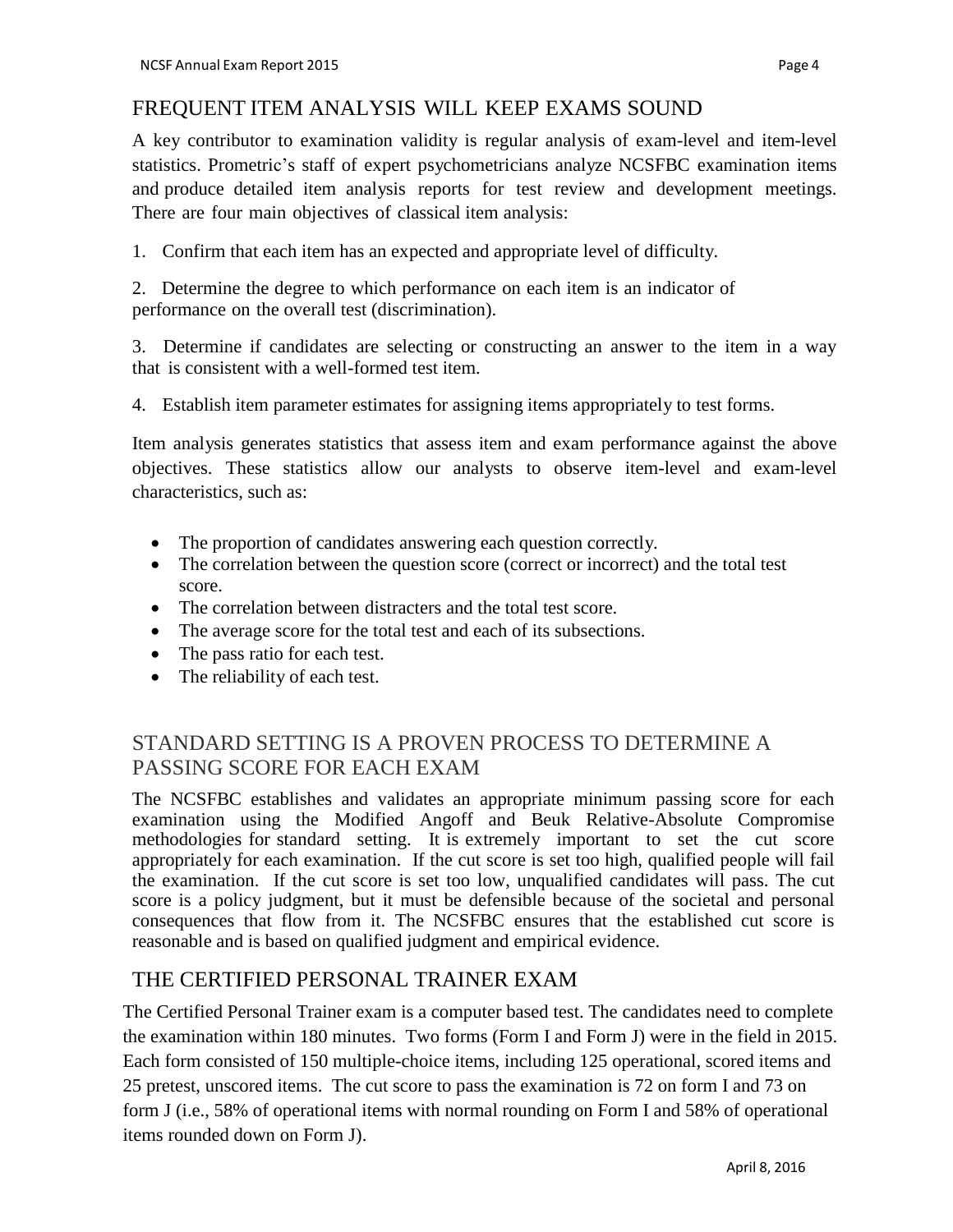#### TEST FORM ANALYSIS

Table 1 provides the summary statistics of the NCSF examination for each form. The table includes the total number of candidates, pass rates for forms, the number of scored (operational) items in the examination, the score range (i.e., minimum and maximum total raw score), the median score, the mean score, the standard deviation of scores, and the skewness and kurtosis of the score distribution. The overall proportion of candidates passing the NCSF CPT examination (on both forms combined) in 2015 was 0.7014 or 70.14% given the cut score.

The skewness indicates the degree of asymmetry in the distribution of scores. A positive value indicates that the tail of the distribution stretches toward higher scores; a negative value indicates that the tail extends toward the lower scores. The kurtosis indicates the degree of peakedness in a distribution of scores. The Pearson Kurtosis of a normal distribution is 3.0. As Figure 1 and Figure 2 also show, the score distribution of the NCSF CPT examination forms are close to normal ( skewness values of form I and J respectively are -0.22 and -0.03), and are also close to normal with respect to kurtosis (2.83 and 2.31).

|                                     | Form I   | Form J  |
|-------------------------------------|----------|---------|
| Number of candidates                | 986      | 1003    |
| Proportion passing                  | 0.72     | 0.68    |
| # of operational Items              | 125      | 125     |
| Maximum score                       | 122      | 123     |
| Median score                        | 82       | 82      |
| Minimum score                       | $\theta$ | 36      |
| Mean score                          | 82.52    | 82.44   |
| <b>Standard Deviation of scores</b> | 17.85    | 18.22   |
| <b>Skewness</b>                     | $-0.22$  | $-0.03$ |
| Kurtosis                            | 2.83     | 2.31    |
| <b>Summary Item Statistics</b>      |          |         |
| Mean Item Difficulty $(P+)$         | 0.66     | 0.66    |
| St. Dev. of Item Difficulty         | 0.14     | 0.13    |
| Mean Item Discrimination (Biserial) | 0.43     | 0.42    |
| St. Dev. of Item Discrimination     | 0.12     | 0.11    |

Table 1: NCSF CPT Exam Summary Test Statistics, January 1, 2015 — December 31, 2015

Table 1 also includes the mean and the standard deviation for the item difficulty index (P+) and item discrimination (point-biserial correlation and biserial) for each form. The difficulty index indicates the proportion of candidates that answered the item correctly. The mean P+ is the average of the proportions of candidates answering the items correctly averaged across all items included in the score. The standard deviation  $P+$  is the standard measure of dispersion of  $P+$ values around the mean P+.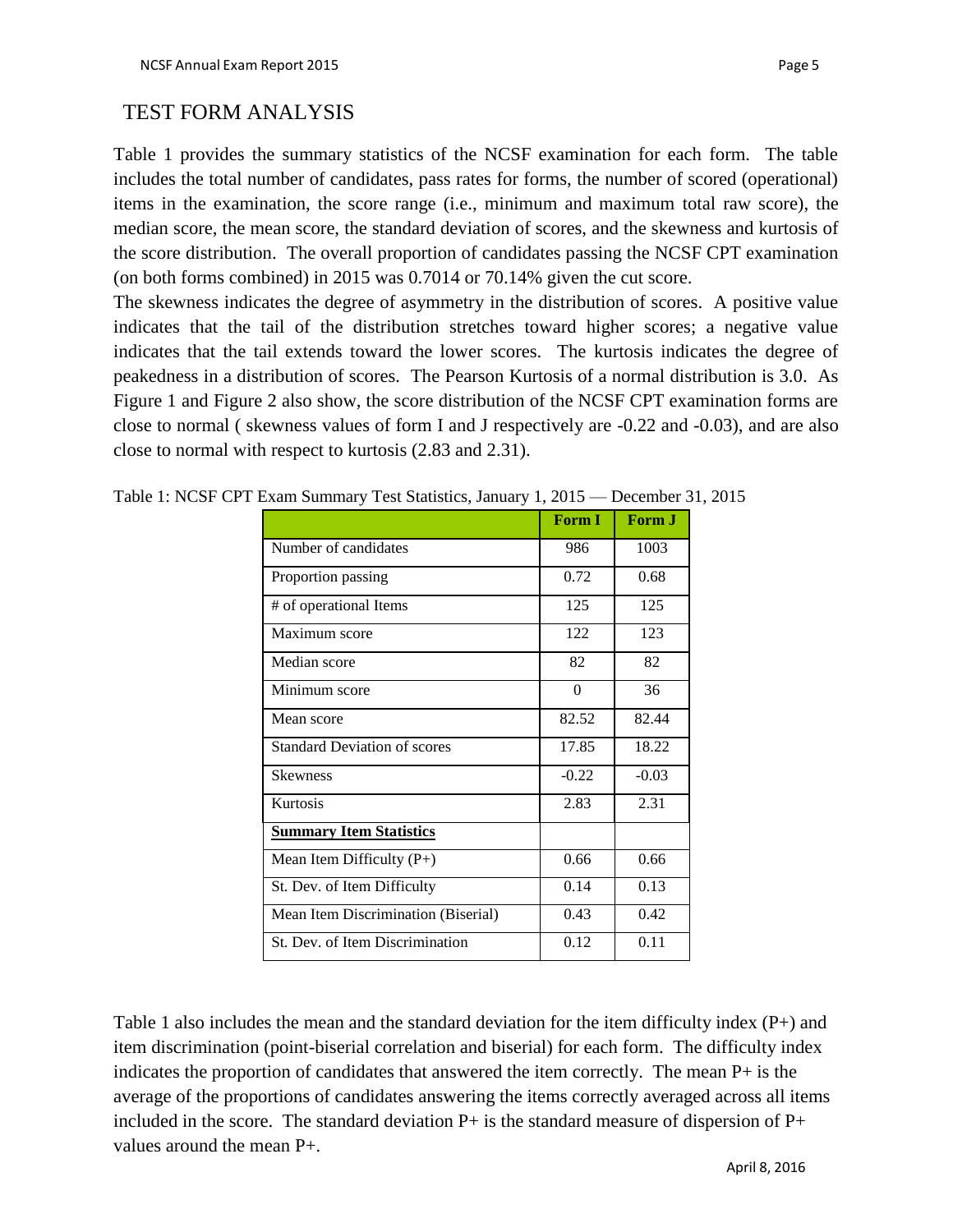The point-biserial correlation is the Pearson Product-Moment correlation. It correlates how candidates score on individual dichotomously-scored (correct or incorrect) items with how they score on the exam overall, so it is called an item-total correlation and is an indication of how well individual items discriminate between higher ability and lower ability candidates. A high positive point-biserial correlation suggests that candidates who performed well on the item also performed well overall, while candidates who did not perform well on the item did not perform well overall. The mean point-biserial correlation is the average of the item-total correlations averaged across all items included in the score. Biserial correlation is another kind of item-total correlation that is used with a dichotomized variable (correct vs. incorrect item scores) and a continuous variable (total scores). It assumes the continuous variable is normally distributed, tends to be systematically larger than the point-biserial correlation, and differs from the pointbiserial correlation more at the extremes of the distribution. The standard deviation of a biserial correlation is the standard measure of dispersion of biserial correlations around the mean biserial correlation.



Figure 1: NCSF CPT Exam Form I Score Frequency Distribution 2015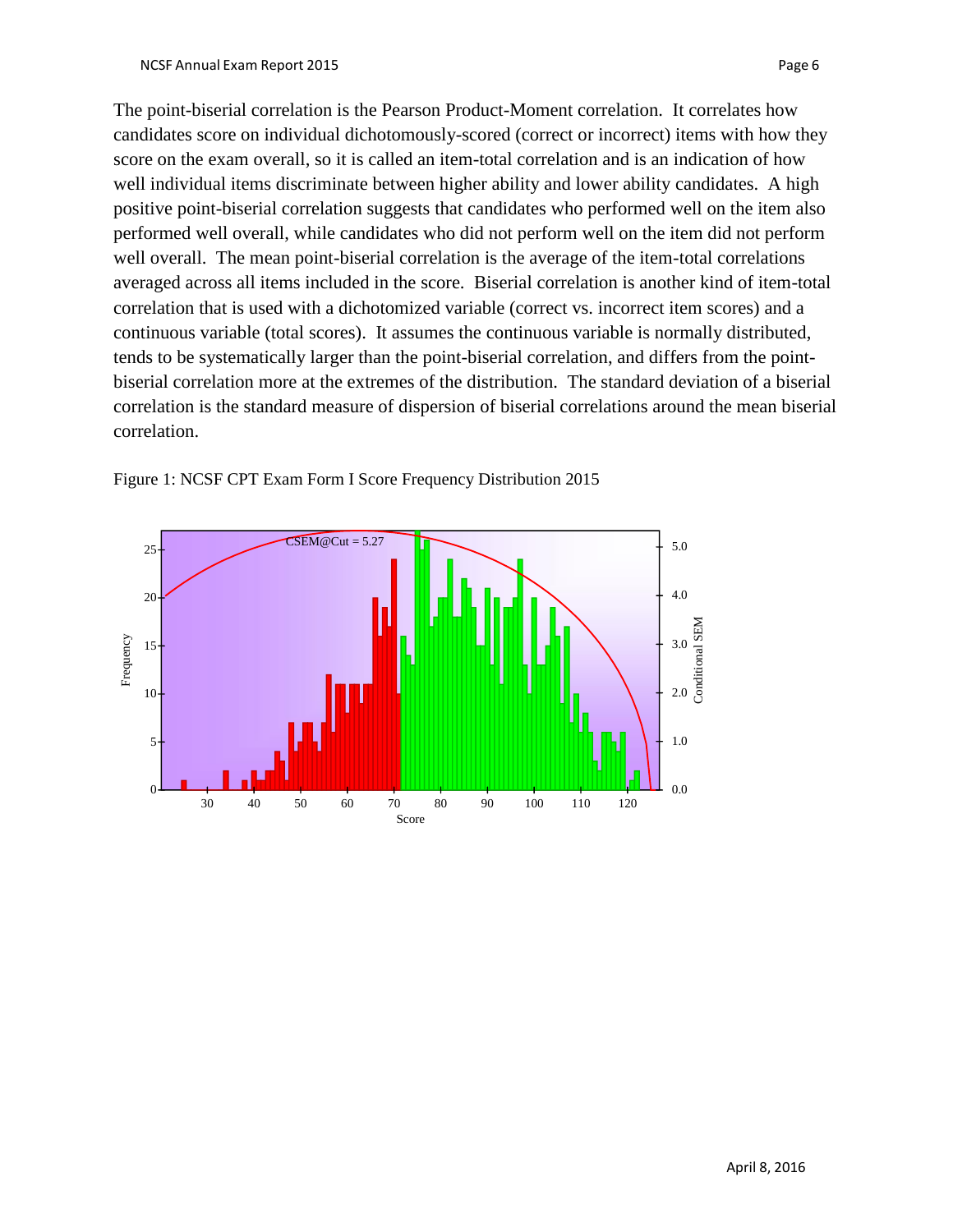

Figure 2: NCSF CPT Exam Form J Score Frequency Distribution 2015

**Reliability and Decision Consistency Statistics**

Internal consistency reliability estimates were computed using Cronbach's coefficient alpha (Cronbach, 1951) among each of the scales in the test, given by:

$$
\alpha_X = \frac{n}{n-1} \left( 1 - \frac{\sum S_i^2}{S_x^2} \right)
$$

where *n* is the number of items,  $\sum S_i^2$  is the sum of the item variances, and  $S_x^2$  is the variance of score *X.* Cronbach's alpha is a generalization of the KR20 when data are dichotomous.

The SEM is an estimate of the standard deviation of the distribution of observed scores around the true score. The SEM can be interpreted as an index of expected variation occurring if the same examinee was tested repeatedly on different forms of the same test without benefiting from practice or being hampered by fatigue.

The SEM of a raw score is computed from the reliability estimate  $(ax)$  and the standard deviation  $(SD_X)$  of the scores by the formula:

$$
SEM_X = SD_X \sqrt{1 - \alpha_X}
$$

Table 2 below presents the internal consistency reliability estimate (KR-20) and the associated standard error of measurement for the total Forms I & J and for each domain in each of the two forms and for the total.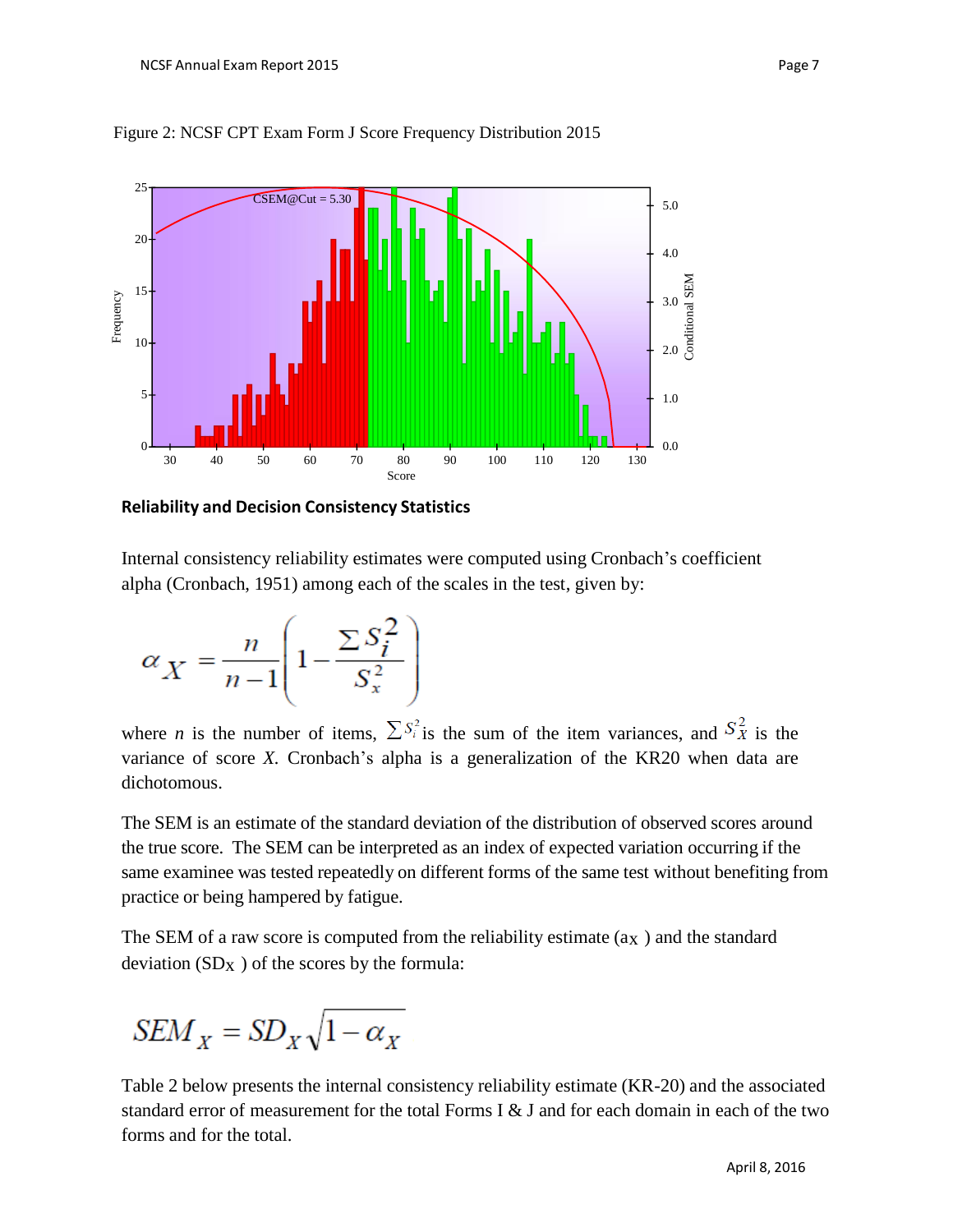Table 3 below reports the Decision consistency. Decision consistency measures the extent to which classifications based on test scores match the decisions based on scores from a second, parallel form of the same test. The single decision consistency estimates using formula presented by Subkoviak (1976) and the conditional SEM (CSEM) at the cut score are reviewed.

Decision consistency estimates were computed using the Subkoviak statistic. The Subkoviak statistic provides an estimate of the decision consistency of a pass/fail decision. Using the passing score selected, it estimates the probability that an individual would receive the same decision on two separate administrations of the test. The Subkoviak C statistic uses KR-20 (Alpha) as a reliability estimate and assumes that scores are characterized by the compound binomial distribution. The Subkoviak C is estimated as suggested by Lord and Novick (1968, p. 525).

|                                                                | #            | <b>Form I</b>      |           | Form J     |                    |           |            |
|----------------------------------------------------------------|--------------|--------------------|-----------|------------|--------------------|-----------|------------|
| <b>Domain</b>                                                  | <b>Items</b> | <b>Reliability</b> | <b>SD</b> | <b>SEM</b> | <b>Reliability</b> | <b>SD</b> | <b>SEM</b> |
| <b>Functional Anatomy</b>                                      | 19           | 0.689              | 3.4       | 1.89       | 0.695              | 3.36      | 1.86       |
| <b>Exercise Physiology</b>                                     |              | 0.576              | 2.32      | 1.51       | 0.573              | 2.28      | 1.49       |
| Physical Activity and Health Promotion                         | 7            | 0.465              | 1.53      | 1.12       | 0.611              | 1.7       | 1.06       |
| Screening, Evaluation and Professional Practice                | 14           | 0.611              | 2.86      | 1.78       | 0.643              | 2.92      | 1.74       |
| <b>Nutrition</b>                                               | 14           | 0.654              | 2.52      | 1.48       | 0.641              | 2.54      | 1.52       |
| Weight Management                                              | 9            | 0.545              | 1.78      | 1.2        | 0.565              | 1.91      | 1.26       |
| <b>Exercise Prescription and Programming</b><br>Considerations | 24           | 0.698              | 3.8       | 2.09       | 0.718              | 3.92      | 2.08       |
| <b>Training Instruction</b>                                    | 20           | 0.646              | 3.13      | 1.86       | 0.627              | 3.27      | 2          |
| <b>Considerations for Special Populations</b>                  | 6            | 0.533              | 1.58      | 1.08       | 0.381              | 1.37      | 1.07       |
| <b>Total Form Reliability Statistics</b>                       | 125          | 0.927              | 17.85     | 4.82       | 0.929              | 18.22     | 4.85       |

#### **Table 2: Reliability and SEM statisticsfor Forms I and J in total and by domain**